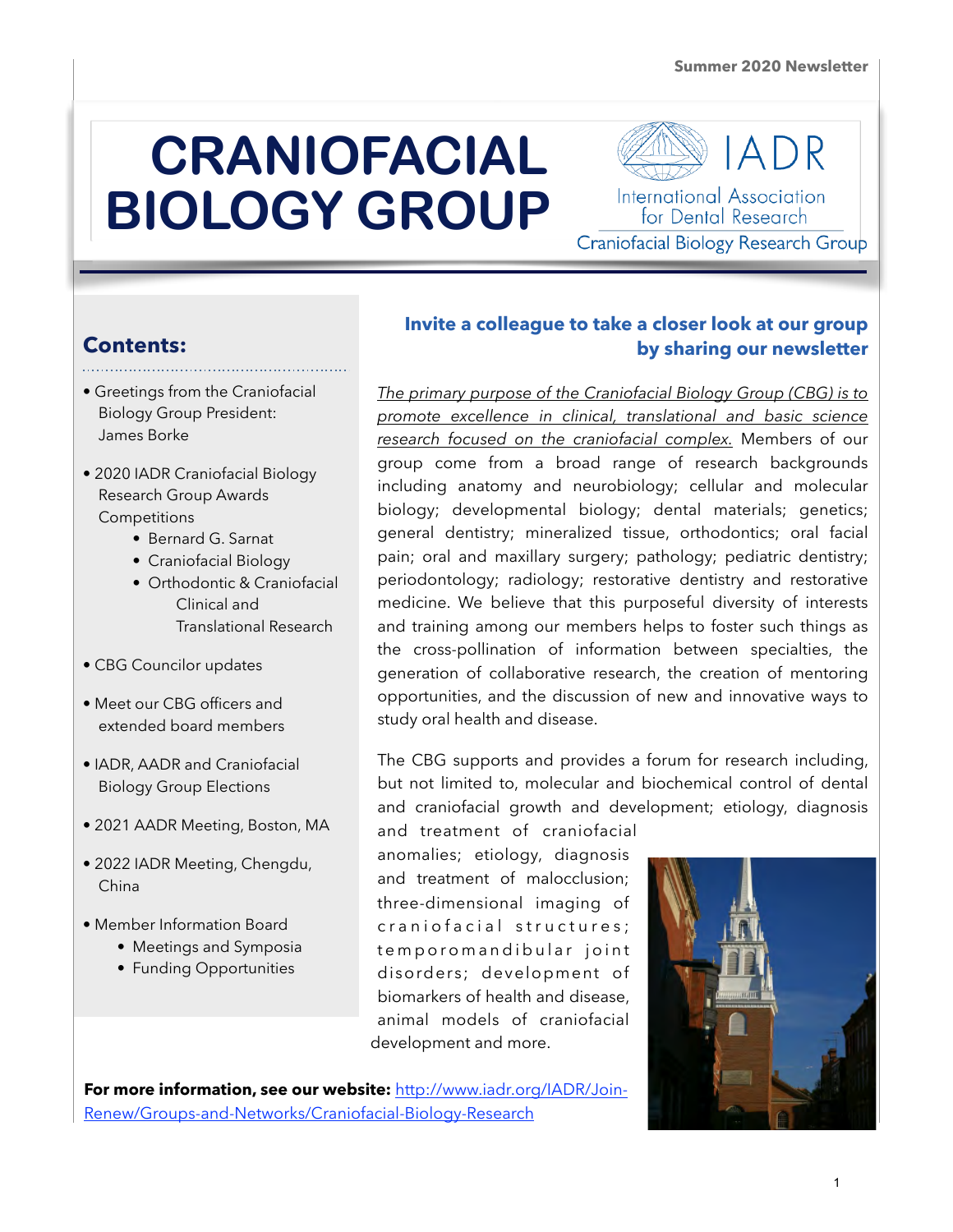

# **Greetings from the Craniofacial Biology Group President –**

James Borke

As your new president but long-time member of CBG, it is my honor and pleasure to

welcome you to our group. Whether you are a seasoned researcher or a new student member of the IADR we know you will find a welcoming home in the CBG. Although the cancellation of the IADR Centennial Meeting planned for Washington DC was a major disappointment for us all, the CBG was able to administer all three planned award competitions via online Zoom. The results of these competitions can be found in a later section of this Newsletter along with a big thank you to all of the sponsors, participants and judges who made these competitions possible. I would like to offer my personal thank you to Dr. Jeffrey Nickel for organizing the *Sarnat Award* and the *Craniofacial Biology Award* competitions. I would also like to offer a big thank you to Dr. Lorri Morford for organizing the *Orthodontics and Craniofacial Clinical Translational Award* program.

In 2021 the AADR meeting is scheduled to take place July 21-24 in Boston. The IADR meeting originally scheduled for Chengdu, China, in 2021 has now been postponed until 2022. Be sure to check the IADR website to find the latest information concerning abstract deadlines and scheduling.

Another casualty of the cancelled Washington meeting was the missed opportunity to attend the keynote lecture by our distinguished colleague, Dr. Susan Herring. A short description of Dr. Herring's planned talk is provided here. The CBG is very hopeful that Dr. Herring has consented to present her work at the AADR meeting next year in Boston.



Dr. Susan Herring

### **What Really Recovers When The Botox Wears Off?**

Muscle paralysis from botulinum neurotoxins (BTX) is temporary. However, in jaw muscles, effects are often seen many months after treatment. We studied rabbits that received unilateral masseter injection of BTX or saline and survived for 4 or 12 weeks. Additional animals had no injection or were injected repeatedly. Masticatory activity returned early, and by 12 weeks was in the control range; repeated injection showed no net loss. Bite force was slower to return, but repeated injection again showed no cumulative deterioration. Surprisingly, nerve stimulation indicated incomplete reinnervation. Mandibular bone loss was striking, and more trabecular areas did not fully recover. Muscle histomorphometry indicated worsening atrophy, fibrosis and fatty degeneration. This was countered by progressively hypertrophying fibers. We conclude that the reactivation of BTX-treated muscles is not a sign of recovery, but rather is compensation by fibers that escaped the toxin or were rapidly reinnervated.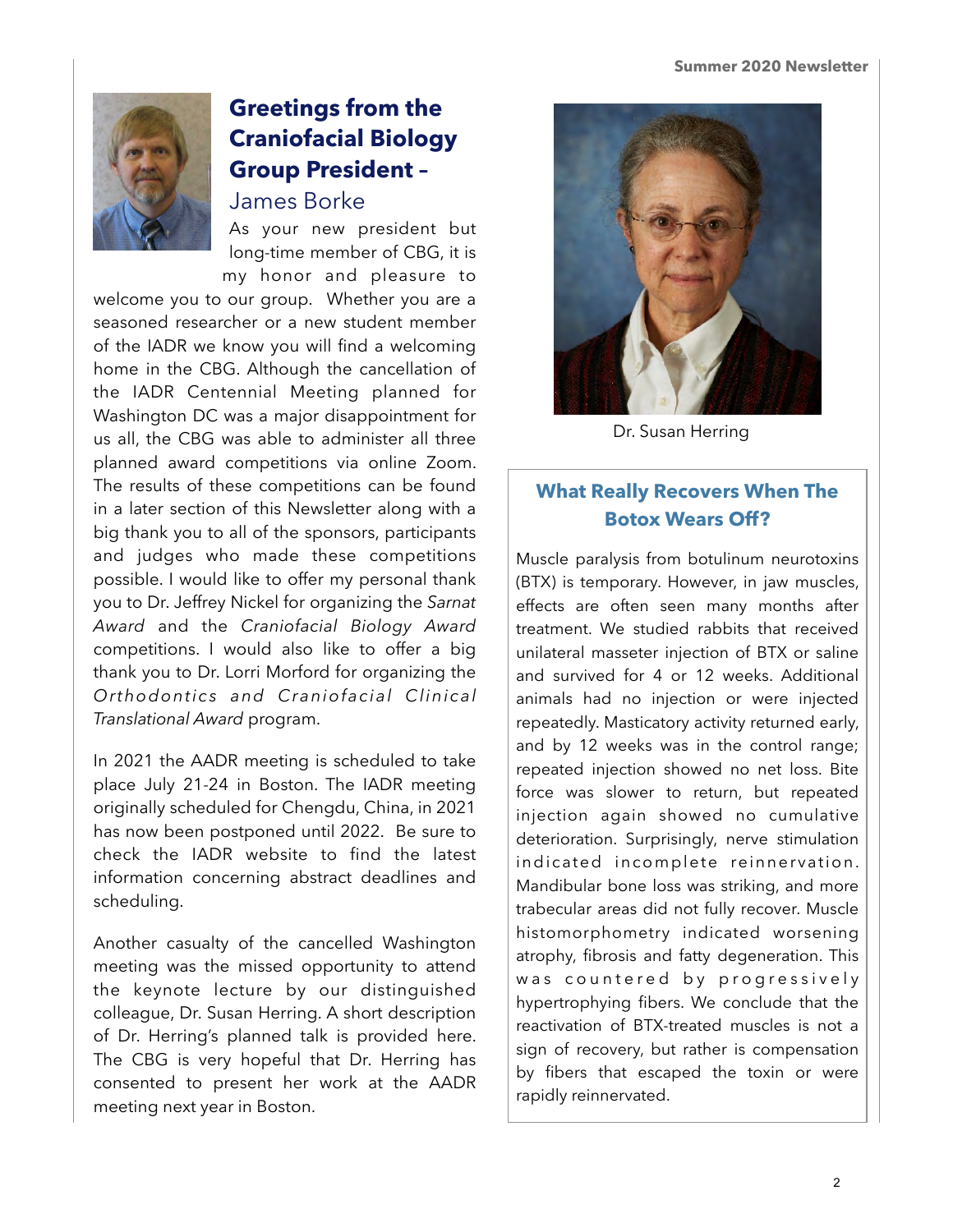# **2020 IADR Craniofacial Biology Group Research Award Competitions**

#### **Bernard G. Sarnat and Craniofacial Biology Awards**

The membership of the Craniofacial Biology Group applauds the finalists and winners of the *Bernard G. Sarnat Competition and Craniofacial Biology Competition*.

There were 23 abstracts for the Craniofacial Biology Award and 24 abstracts for the Sarnat Award competition. From these entries, 5 finalists were selected for each award. The quality of the submissions was extremely high, especially for the 10 finalists.

The finalists and award winner for the 2020 Craniofacial Biology Award competition were:

**Pegah Khosravi-Kamrani,** University of North Carolina **(WINNER)** 

Title: Categorizing Cl III Subtypes, Treatment Modes, and Treatment Outcomes

**Anya Pierson,** University of Colorado Anschutz Medical Campus Title: A Role for HAND2 and TWIST1 in Cavernous Hemangioma Formation

**Derek Swanson,** University of Pennsylvania Title: Esrp1-/- Induced Cleft Palate from Defective Epithelial Fusion in Mice

**Julie Langenbahn,** Texas A&M University College of **Dentistry** 

Title: Vital roles of tendon in mandibular bone and hypophosphatemia-caused osteosclerosis



The finalists for the 2020 Sarnat Senior Award competition were:

**Jingyue Xu, Cincinnati Children's Hospital Medical** Center **(WINNER)** Title: Genome-wide identification of Foxf2 transcriptional target genes in palate development

**Anna M. Hardin,** University of Missouri Title: Timing of Craniofacial Growth: Impacts of Skeletal Malocclusion

**Chiho Ahn,** Harvard University Title: Sfrp4 Deficiency Prevents Bone Regeneration of Calvarial Critical Defect

**Mohammed Al Qranei,** University of Maryland Title: C-Phycocyanin Attenuates Osteoclastogenesis And Bone Resorption In Vitro

**Xin She,** Clemson University Title: Sexual Dimorphisms of Joint Loading Influence TMJ Disc Nutrient Environment

**Ammar Alghadeer,** Clemson University, TItle: A Preliminary Gene Expression Atlas of Human Tooth Development Via Sci-RNA-Seq.



 **Jingle Xu**

These awards are sponsored by the Bernard G. Sarnat Endowment from the Bernard G. Sarnat Foundation, DentAid, and ALIGN Technology Company.

**Special Thanks To…** Our Vice President last year, Dr. Jeffrey Nickel, for all of his efforts in organizing the *Sarnat and Craniofacial Biology Awards competitions* held via Zoom. We would also like to thank our judges for both the Sarnat and CFB Awards: Jeff Nickel, Laura Iwasaki, Sundaralingam Premaraj, and Geoff Guttmann. **Pegah Khosravi-Kamrani**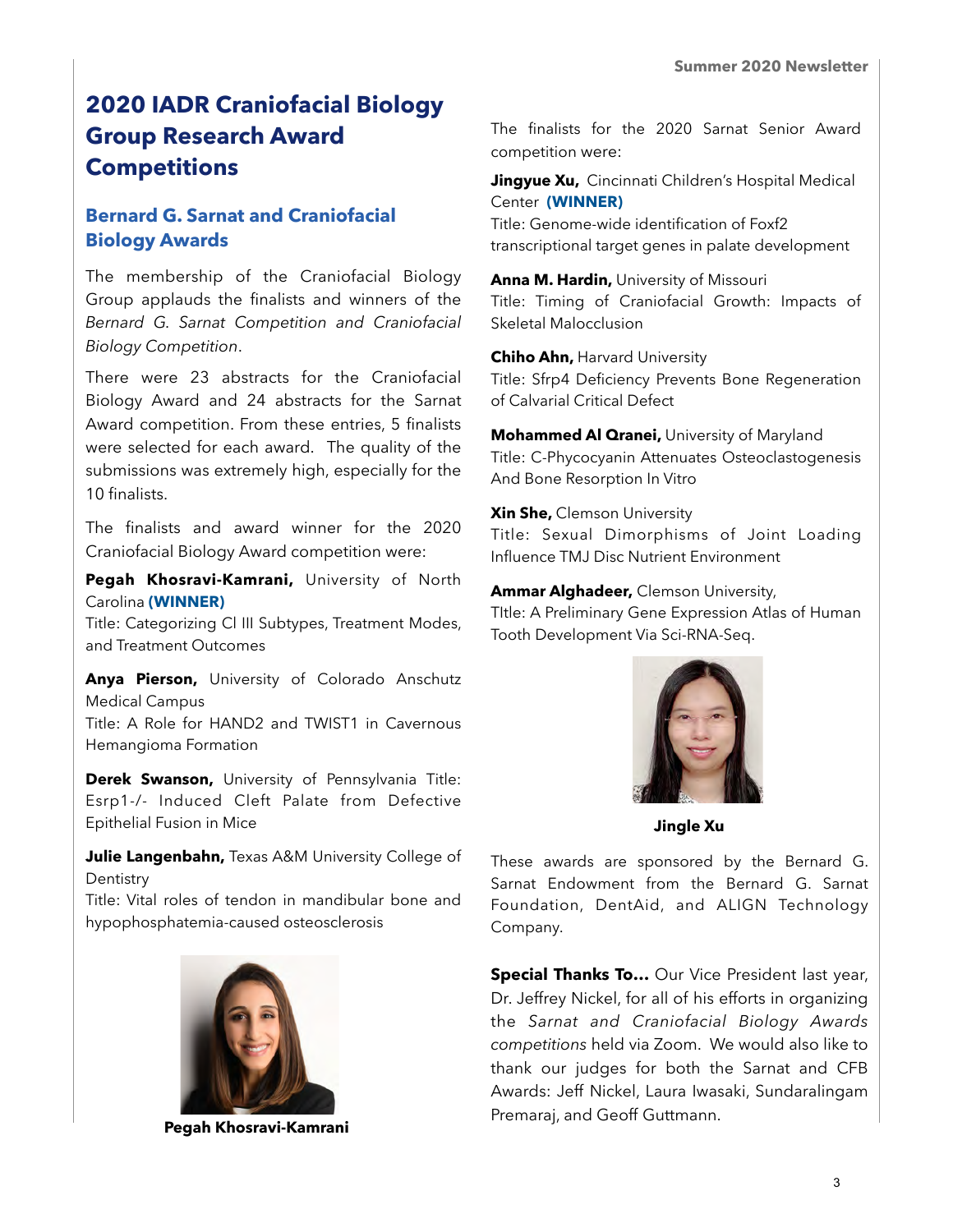#### **Orthodontic & Craniofacial Clinical and Translational Research Award**

The CBG in collaboration with the Orthodontic and Craniofacial Research Journal (Wiley) created the *Orthodontic & Craniofacial Clinical and Translational Research Award.* The competition for this award was held online on April 25, 2020, from 3:00PM to 6:15PM EST, and culminated in 5 finalists at the post-doctoral level (PhD or DDS).

#### **Competitor #1: Mohamed-Nur Abdallah**



U. of Toronto, Toronto, Canada *Anabolic Drug Conjugates with Resorbable Monetite for Enhanced Bone Regeneration*

#### **Competitor #2: Neelam Ahuja**



U. of Texas, Arlington, TX USA *Effect of Silicon-Oxynitrophosphide on Osteogenesis and Angiogenesis In* 

#### **Competitor #3: Jeremie Oliver**



U. of Utah, Utah, USA

*Craniofacial Applications* 

*Intra-Amniotic Wnt Agonist Injection for Cleft Palate Correction* 

#### **Competitor #4: WenLu Jiang**



UCLA, Los Angeles, CA USA

*Targeted apoptotic Clearance of Myofibroblasts in High-Mechanical-Loading Post-Surgical Wounds* 

#### **Competitor #5: Monica Li**



UCLA, Los Angeles, CA USA *Single Protein Reprogramming to Generate a Safe Multipotent Cell Source* 

**Congratulations to the Award recipient, Dr. Mohamed-Nur Abdallah** of the University of Toronto for an outstanding project entitled, *Anabolic Drug Conjugates with Resorbable Monetite for Enhanced Bone Regeneration***,** with Zeeshan Sheikh, Faik Al-Jaf, Gang Chen, Nader Hamdan, Robert N. Young, Michael Glogauer, & Marc D. Grynpas.



The Craniofacial Biology Group would also like to thank **Ambra Michelotti,** Editor, *Orthodontic and Craniofacial Research Journal*, Wiley-Blackwell, for providing monetary support for this award.

**A special thanks goes to** our Immediate Past President, **Dr. Lorri Morford** , for her efforts in organizing this award program and for all of the judges that volunteered their time:

#### **Judging team:**

 Nan Hatch (University of Michigan) Eric Everett (University of North Carolina) Brad Amendt (University of Iowa) Lorri Morford (University of Kentucky)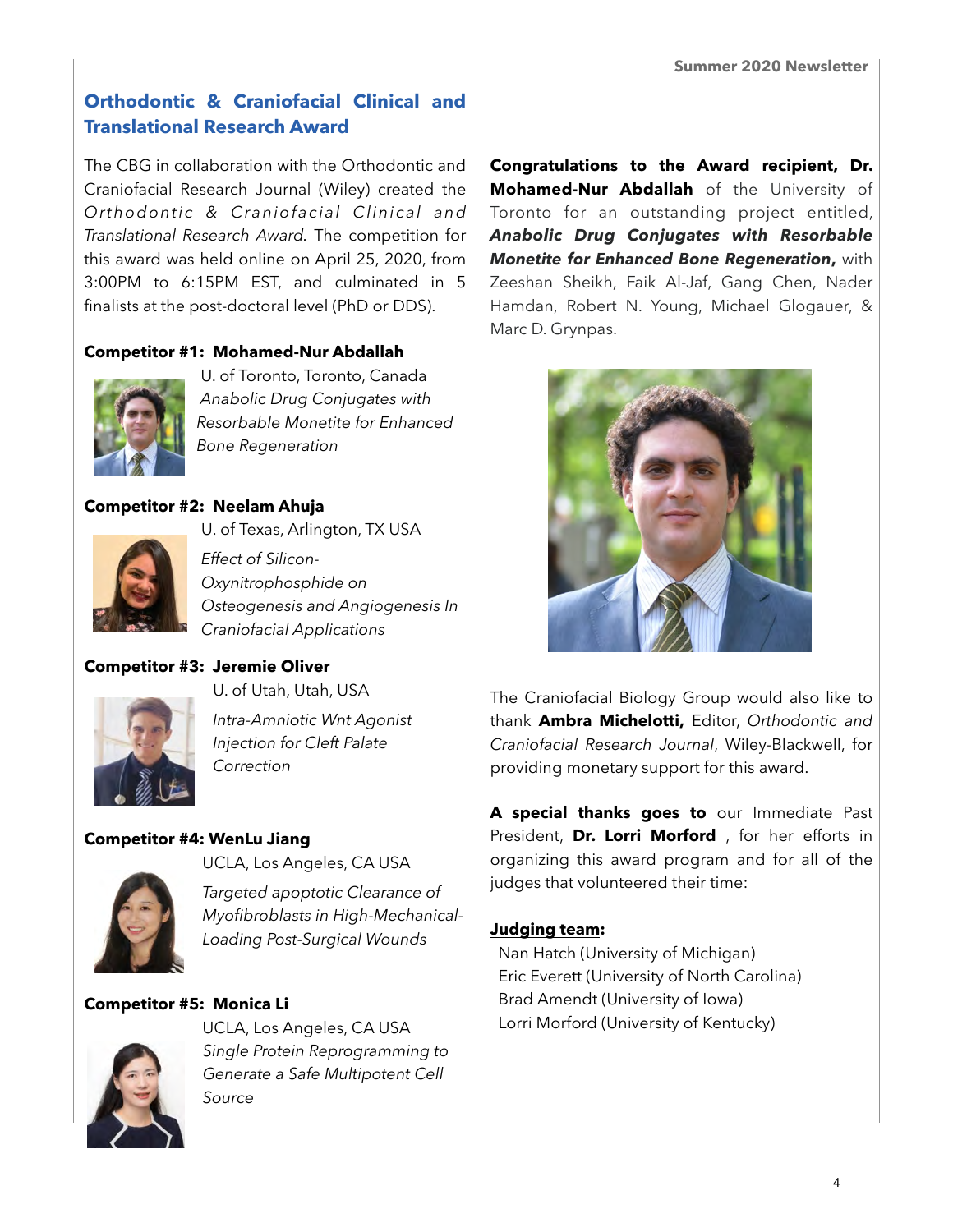#### *Eligibility and awards competition rules*

#### **Bernard G. Sarnat Award**

- Senior Category (PhD students and post-doctoral fellows) - **US \$500** award
- This award is supported by interest from a \$10,000 endowed donation by Dr. Bernard G. Sarnat to CBG and by CBG membership.

#### **Craniofacial Biology Award**

- Junior Category (MS, residents and dental students) - **US \$300** award
- This award is supported by DENTAID and the membership of the Craniofacial Biology Group

These awards recognize original and outstanding research on craniofacial growth and development. Each awardee receives an engraved plaque and specified monetary prize. Each applicant must be the primary author and presenter of a poster accepted for presentation at the IADR General Session. The applicant must pre-register for the meeting as a student and must be a member of both IADR and CBG to be eligible. It is not necessary to send additional documentation of student status.

Award recipients are selected by a committee appointed by the CBG Vice-President. The awards are presented for the best student presentations from among those entered in each competition. Finalists and winners are recognized by the CBG at the IADR meeting where the competition takes place. Awards are sponsored by the CBG, the Bernard G. Sarnat Endowment to the CBG, DentAid, and ALIGN Technology Company.

**Application deadlines for both awards to be determined. \****The IADR reserves the right to extend the abstract submission period. If an extension is issued for abstract submissions, the CBG will use the new submission deadline.* 

For more information, see: [http://www.iadr.org/IADR/Awards/Scientific-Group-](http://www.iadr.org/IADR/Awards/Scientific-Group-Awards/CRAN)[Awards/CRAN](http://www.iadr.org/IADR/Awards/Scientific-Group-Awards/CRAN) or contact: Shankar Rengasamy, shankar[venugopalan@uiowa.edu](mailto:rengavs@umkc.edu)

#### **Orthodontic & Craniofacial Clinical and Translational Research Award**

**Supported by John Wiley and Sons, Ltd., the publisher of**  *"Orthodontics and Craniofacial Research"* 

**Orthodontics & Craniofacial Research** 



#### **Purpose**

The *Orthodontic & Craniofacial Clinical and Translational Research Award* will be presented to a young investigator for outstanding clinical and/or translational research as demonstrated by their abstract, supplemental information and research poster presentation at the 2020 IADR/AADR/CADR General Session & Exhibition in Washington, D.C.

#### **Criteria**

This award will be presented by the IADR-CBG and the competition is open to residents in a Certificate and/or MS-degree program, PhD candidates, and post-doctoral fellows.

#### **To be eligible for the award, applicants must:**

- (1) Submit their abstract online to the IADR Washington, D.C. meeting through the IADR abstract submission portal to any special interest group by the deadline March 1, 2021.
- (2) Submit the required supplemental materials directly to the specified Craniofacial Biology Group officer no later than March 1, 2021. (details below), and

#### (3) **Must be a current member of both the IADR and Craniofacial Biology Research Group at the time of submission\*\***

*\*The IADR reserves the right to extend the abstract submission period. If an extension is issued for abstract submissions, the CBG will use the new submission deadline.*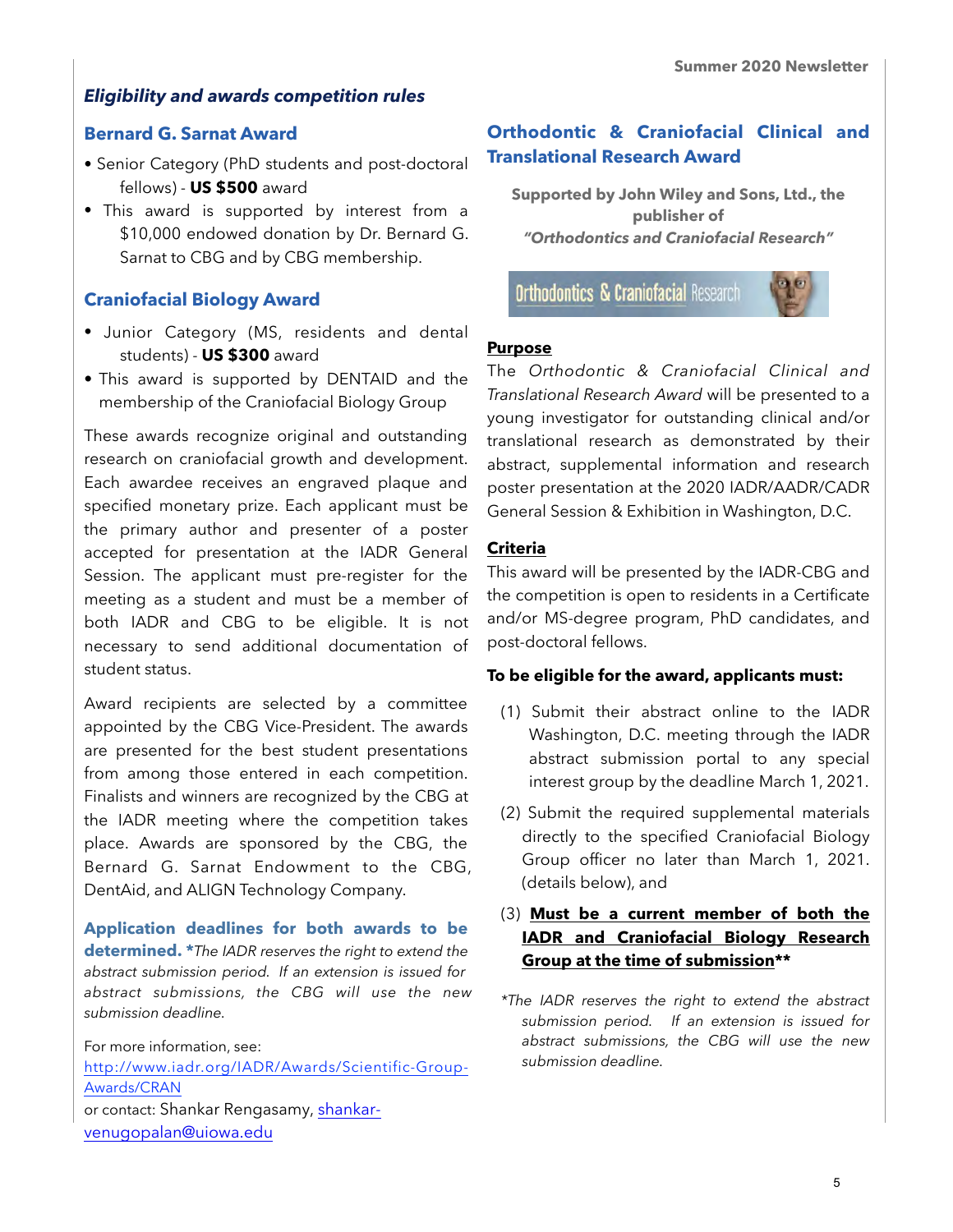*\*\*All IADR members have the opportunity to join more than one special interest group. To be eligible for this award program, the applicant must be a member of the CBG by the time of application.*

Individuals interested in this award program who are not members of the CBG Yet are invited to become a member of the group. Remember that all IADR student members must join at least one Group/Network and may join up to a total of three Groups/Networks at no charge.

<https://www.iadr.org/IADR/Join-Renew>

Check us out…

https://www.iadr.org/IADR/Join-Renew/ [Groups-and-Networks/Craniofacial-Biology-](https://www.iadr.org/IADR/Join-Renew/Groups-and-Networks/Craniofacial-Biology-Research)[Research](https://www.iadr.org/IADR/Join-Renew/Groups-and-Networks/Craniofacial-Biology-Research)

*Five finalists will be chosen from the applicant pool based on the contents of their abstract and supplemental information.* The finalists will be selected by a *selection panel* comprised of the executive officers and directors of the IADR Craniofacial Biology Research group. Finalists will present their research and compete for the award in a poster format on first day of the IADR meeting.

The winner will be awarded **\$700 USD** and a **certificate of award.**

This award program will require a minimum of *three applicants* for the competition to take place. Only trainees attending a higher academic institution will be eligible to apply. Post-doctoral fellows must be within 5 years of their PhD graduation to be eligible. *Applicants may only apply to one competition sponsored by the CBG and John Wiley & Sons Ltd*.

The following individuals are NOT eligible to apply to this competition (but may be listed as co-authors involved in the research): 1) Faculty members, 2) Current officers of the IADR CBG and/or 2) previous winners of this award.

#### **Application Process**

Applicants must submit their abstract to the IADR General Session & Exhibition using standard abstract submission process, and the required IADR abstract format. Please visit [https://](https://www.iadr.org/2020IAGS/Abstract-Instructions) [www.iadr.org/2020IAGS/Abstract-Instructions](https://www.iadr.org/2020IAGS/Abstract-Instructions) for more information.

In addition, *applicants must email the following 3 documents to the Immediate-Past President of the CBG 1 month AFTER the AADR/IADR abstract deadline.*

Dr. S. Prem Premaraj, [spremaraj@unmc.edu](mailto:spremaraj@unmc.edu)

*1. A one-page biography* or CV containing the following information: name, date of birth, undergraduate and postgraduate studies completed, name of primary research mentor for the submitted work, and a list of your research publications.

*2. A one-page recommendation letter* written by your primary research mentor (or the head of the research core/center at the applicant's school or university, i.e., an Associate Dean of Research).

*3. A detailed project report written by the applicant* (maximum 4 double-spaced pages) with the following 6 sections:

 *Section 1.* Abstract (as submitted through the IADR website – *\*not included in the page limit*)

 *Section 2.* Introduction: including a literature review, rationale/hypothesis, and aim(s)

*Section 3.* Methodology

 *Section 4.* Results: main findings, statistical data

 *Section 5.* Conclusions: including comments on the impact/innovation concerning clinical and/ or translational sciences within the CBG research scope

 *Section 6:* Bibliographic references followed by up to 4 figures and/or tables total with appropriate legends - *\*not included in page limit*.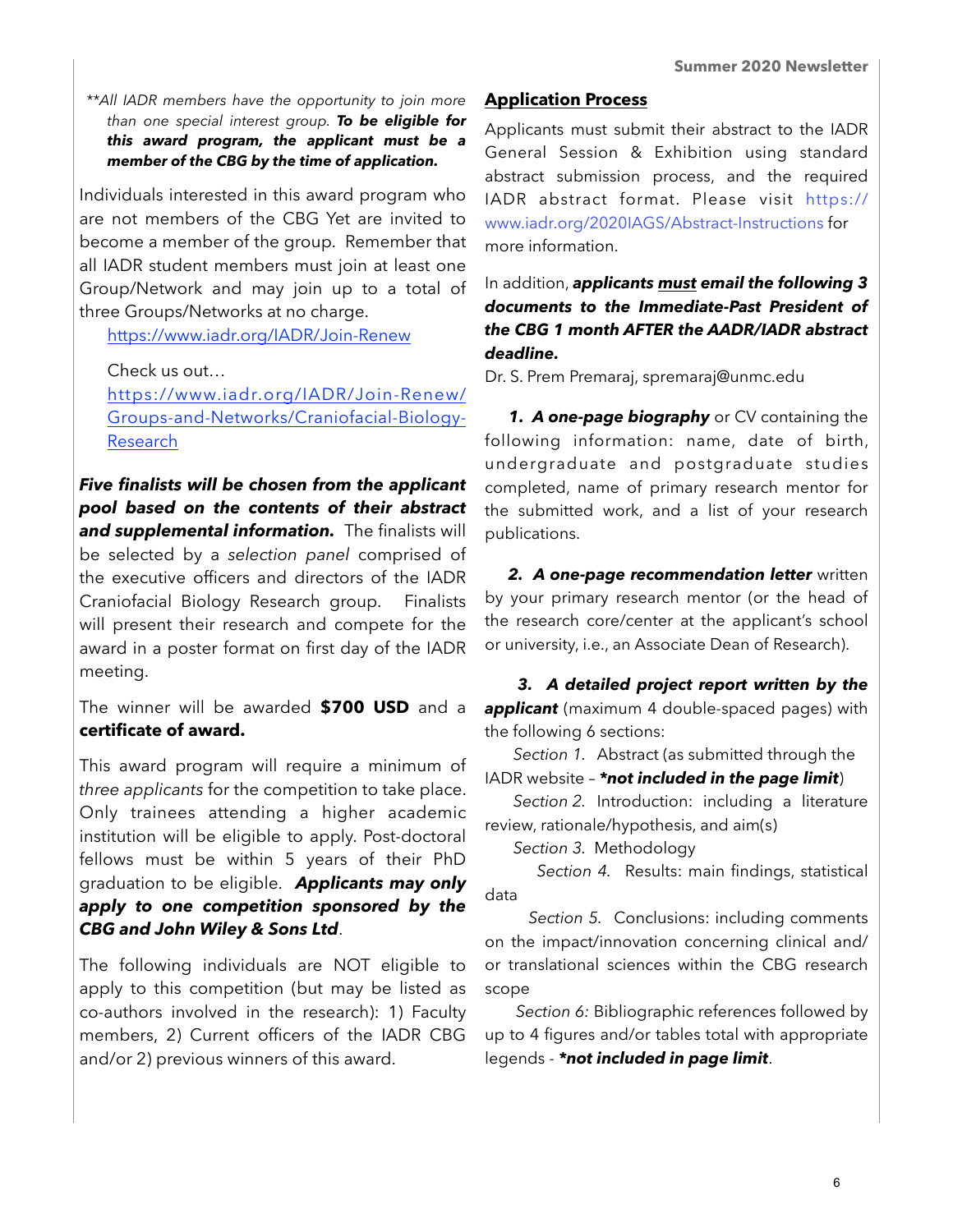#### **Awards Judging: Rules/Principles and Criteria**

The *finalist selection panel* will select a **maximum of 5 candidates** for the main poster competition based on: clarity of presentation, scientific strength, relevance, and potential impact. Data presented should be original and unpublished. Candidates selected to compete on-site in Boston, MA will be informed in late December or early January 2021. The selection of onsite judges and oversight of the onsite judging process will be coordinated by the Immediate-Past President of the CBG with assistance from CBG Directors).

**CRITERIA** for judging and rating award finalists:

- Impact in Clinical and Translational Research pertinent to Orthodontics and/or Craniofacial Biology
- Quality of research design
- Quality and clarity of presentation

Applicants are required to present their findings twice: 1) during a designated Award competition session to the judging panel in the form of a **poster presentation**, and 2) during a regular session (General Session or Exhibit Hall) in the form of an oral or poster presentation, depending on the acceptance of the abstract for either oral or poster presentation. If the abstract is accepted as a poster, the same poster should be used for both presentations in the poster format recommended at [www.iadr.org](http://www.iadr.org) .

#### **This award competition will be held during the Boston meeting. All finalists must be present on that day to compete in the poster competition.**

All finalists will be invited to attend the IADR CBG business meeting during the IADR General Session, at which the winner will be announced, and presented with the award certificate. The cash portion of the award will be issued at a later date (usually 3-4 weeks after the meeting). The remaining finalists will receive a Certificate of Excellence.

#### **Updates from your councilor Bruno Ruest**

#### *IADR/AADR councils adopt policy on Sugar-Sweetened Beverages*



The IADR and AADR held their respective annual general council meetings in March. Each council was held virtually due to the cancellation of the Washington's IADR/AADR/CADR annual meeting because of the SARS-Cov2 pandemic. Both councils had an abbreviated agenda, including a vote on the already inaccurate proposed budget (because of the meeting cancellation). One of the most important votes for the IADR and AADR councils was the adoption of the Joint Position Statements and Policy on Sugar-Sweetened Beverages (SSBs). The joint policy has been in the work for some time. A policy statement on SSBs was requested by the IADR and AADR Boards of Directors to support the Associations' investment policies to screen for exclusion of SSBs. During the 2019 Vancouver's IADR/AADR/CADR General Session, the IADR and AADR Science Information Committees (SICs) met and recommended subject matter experts (SMEs) to consult and topics that the statement should address. An ad hoc committee of SMEs and representatives from both SICs was formed. The committee developed the statements and policy over the year, based on scientific evidence. Both the IADR and AADR SICs approved the statements before their respective Boards of Directors send them for consideration by the IADR and AADR Councils.

**Here is the main statement from the policy:**  "The International Association for Dental Research (IADR) and the American Association for Dental Research (AADR) support avoiding consumption of sugar-sweetened beverages (SSBs) in order to reduce intake of free sugars, which are added sugars and sugars in 100% juices, to decrease the prevalence of dental caries (or tooth decay) and other non-communicable diseases (NCDs) such as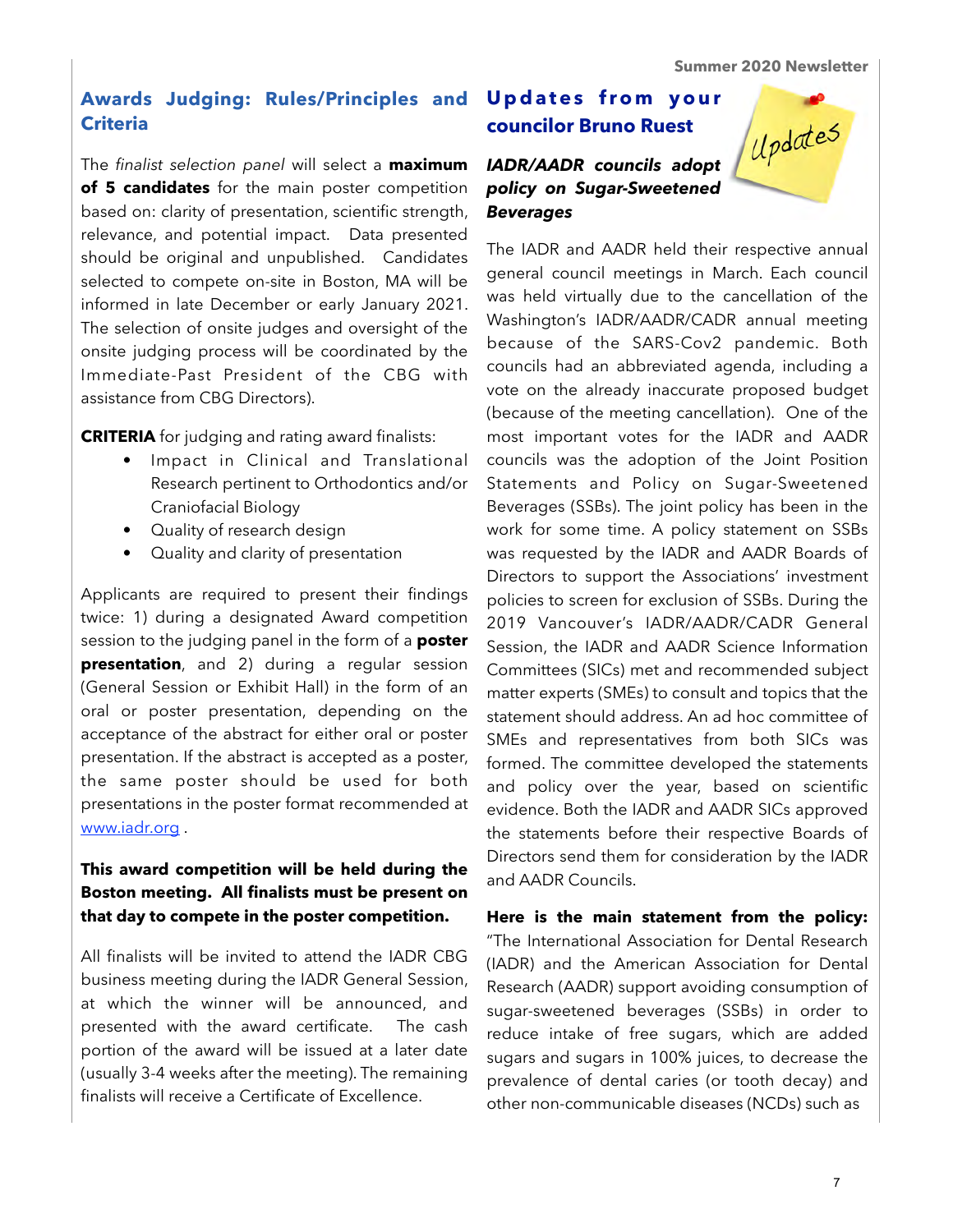obesity, type 2 diabetes and cardiovascular disease".

Both IADR/AADR councils adopted the position statement, which can be viewed on the IADR/AADR websites, along with a brief description of recommendations and research gaps.

#### *AADR is considering changing its name to AADOCR*

One of the major items discussed during the annual council meeting in March was that the American Association for Dental Research (AADR) is considering changing its name, pending approval by its members. Over the past decade, AADR has experienced a ~20% decline in active members (excluding students) even after repeated recruitment and retention campaigns. The decreased membership is hindering on the mission of the Association to represent a dynamic, interdisciplinary mix of members and excellence in research, weakening its stance when AADR is advocating before Congress and the administration to seek increased federal research funding.

To increase membership and participation, different approaches were implemented by AADR, some of which we have already seen, such as the digital campaign to promote membership and attendance at the General Session and the member-get-amember campaign. Other marketing strategies are coming, such as to attract more NIDCR-funded scientists, retain student members and linking science in JDR and JDR CTR journals more closely with membership. One of the proposed changes to improve membership retention and recruitment is to alter the name of the association to a broader more inclusive one. Some of you may remember during the 1st Quarter of 2019, a consultant firm carried out in the name of the AADR a number of surveys with members and non-member constituents about different new names or keeping the current one. Based on the survey results, the AADR Board of Directors recommended to the Council the following name: *American Association for Dental, Oral and Craniofacial Research (AADOCR).*

The new proposed name and constitutional updating related to the name change will be on the Fall 2020 ballot for approval by AADR members.

#### *A Century of Craniofacial Growth Research*

Modern-day dentistry and orthodontics in the U.S. were constructed upon a strong foundation of growth and development research. This foundation began in the inaugural edition of the Journal of Dental Research in 1919 with a twopage report on the importance of nutrition on the growth of teeth and jaws by the founding editor, William J. Gies. As new areas of research have been developed, the importance of growth and development research has remained constant throughout the century-long history of the IADR and JDR. Coincident with the founding of the association, a number of growth studies emerged with the goal of characterizing normal craniofacial and dental development. Key to these studies was the development of cephalometric techniques resulting from the growing field of radiography. Longitudinal cephalograms of children were collected across critical growth periods resulting in standards applicable in clinical practice. The number of growth studies increased in the 1940s-50s leading to a long history of research into craniofacial growth that continues to this day. Modern-day techniques including threedimensional radiographic or photogrammetric a p p roaches are being combined with sophisticated analytic approaches expanding the toolkit available to the clinician. The symposium "A Century of Craniofacial Growth Research" examines the historical context of modern-day approaches and techniques currently used in craniofacial growth and development research.

This symposium is available via IADR CE on Demand (https://www.iadr.org/IADR/Meetings/ CEOnDemand/ArtMID/141484/ArticleID/ 907/2020-IADRAADRCADR-General-Session).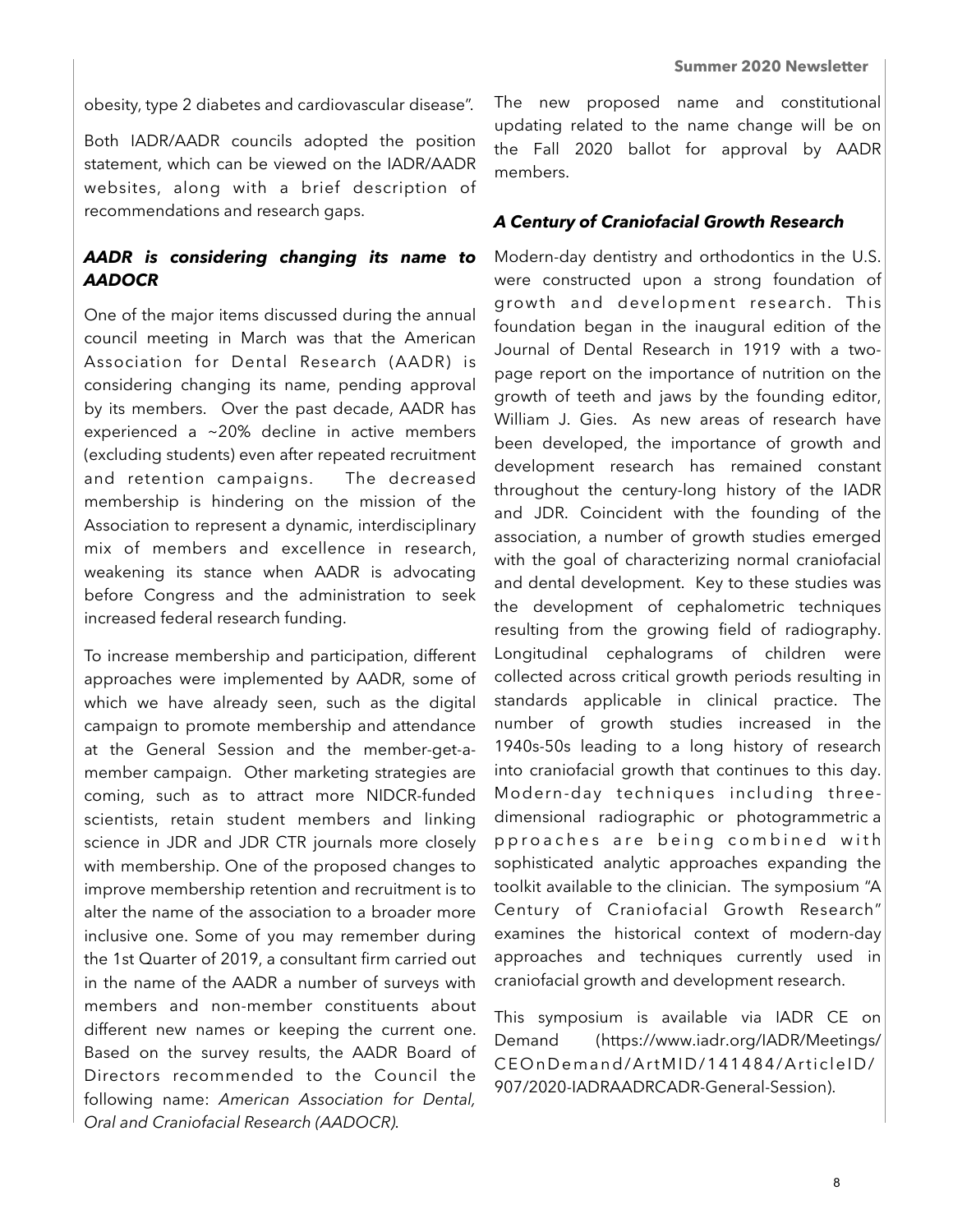# **Meet the Current Officers of the IADR CBG**

#### **President (2020-2021) — James Borke**

Western University of Health Sciences [jborke@westernu.edu](mailto:jborke@westernu.edu)

Dr. James Borke is Professor and Assistant Dean of Biomedical Sciences Curriculum, Western University of Health Sciences College of Dental Medicine in Pomona, CA. Jim's research explores the study of medication-related osteonecrosis of the jaw (MRONJ). Specifically, his lab is working towards identification of molecular markers that predict early development of MRONJ. He has previously worked on animal models of cranial suture development,

orthodontic tooth movement, and dental implant osseointegrations. He has also been recognized with awards for both teaching and service. Since 2013, Dr Borke has served as a Director, Vice-President, and President-elect for the CBG.

## **President-Elect (2020-2021) — Jeffrey Nickel**

Oregon Health and Science University [nickel@ohsu.edu](mailto:nickel@ohsu.edu)

Dr. Nickel began his service as President-Elect on March 21, 2020 at what would have been the close of the Centennial Meeting in Washington DC. Jeff was born in Regina, Saskatchewan, Canada. His university degrees are from the University of Manitoba: DMD (1977-1981), MSc (1994-1987), PhD (1987-1992). Prior to his faculty appointment with OHSU, he was a faculty member at the University of Manitoba (1992-1996), University of Nebraska Medical Center (1996-2006), and

University of Missouri Kansas City (2006-2018) where he was the DJ Thompson Associate Professor. He currently has a position as Associate Research Professor at the University at Buffalo School of Dental Medicine, Department of Oral Diagnostic Sciences. Dr. Nickel is currently Associate Professor and Director of the Advanced Education Program in Orthodontics and Dentofacial Orthopedics and is a Diplomate of the American Board of Orthodontics. He is also a member of several state and national professional and research organizations. Jeff has been funded by the National Institutes of Health, with a focus on clinical studies which explore the combined effects of mechanics and behavior in the development of degenerative joint disease. He has published in the areas of numerical modeling of central nervous system organization of the masticatory muscle activation; in vivo and ex vivo biomechanics of cartilage; and the testing of mechanical and biological variables affecting rates of tooth movement in humans.





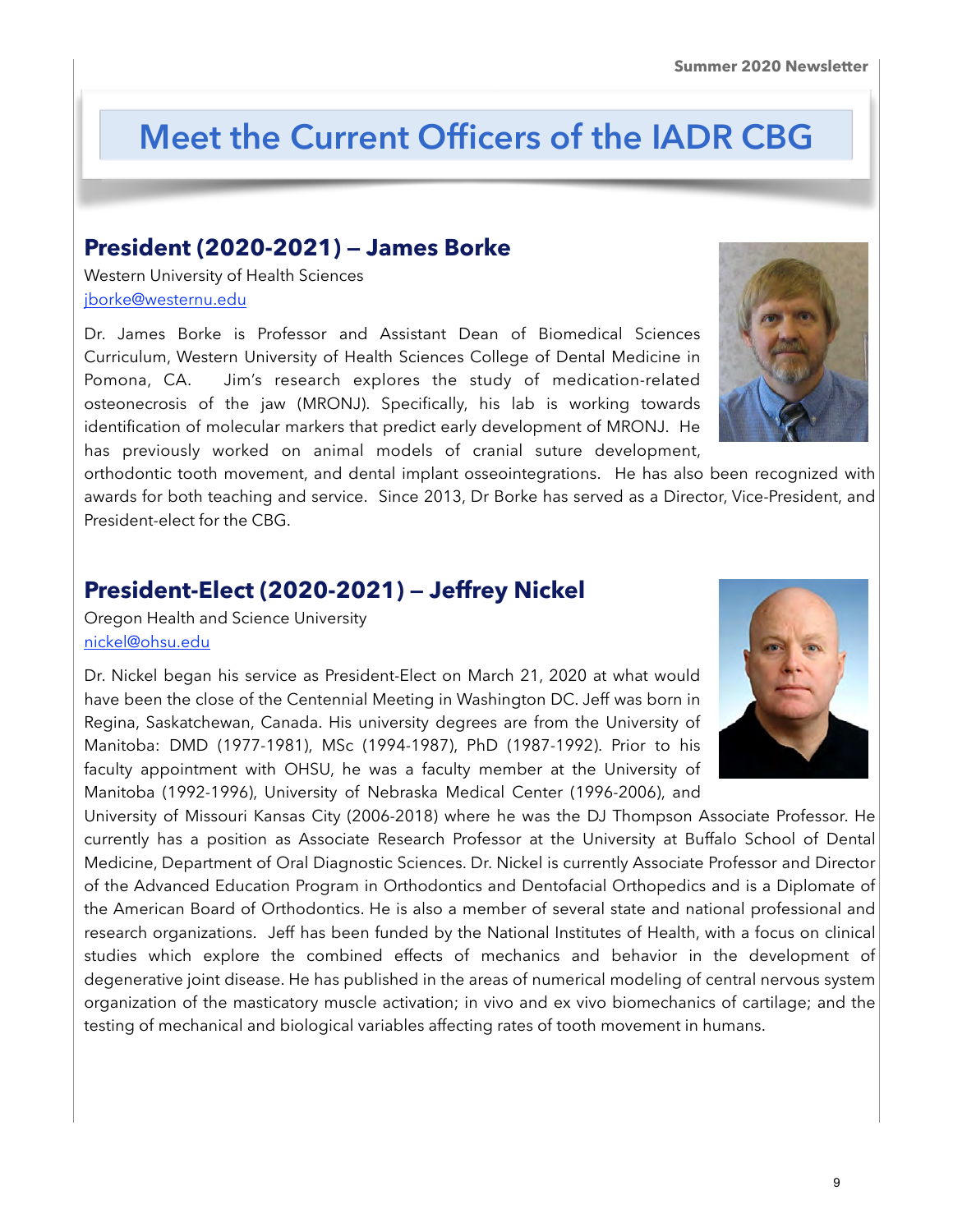#### **Summer 2020 Newsletter**

# **Vice-President (2020-2021) — Shankar Rengasamy Venugopalan**

University of Iowa College of Dentistry [shankar-venugopalan@uiowa.edu](mailto:shankar-venugopalan@uiowa.edu)

Dr. Shankar Rengasamy Venugopalan is an Associate Professor in the Department of Orthodontics at the University of Iowa College of Dentistry & Dental Clinics. He started his academic career in 2014 at the UMKC School of Dentistry, Department of

Orthodontics and Dentofacial Orthopedics. Dr. Rengasamy Venugopalan received BDS degree (2003) from the Tamil Nadu Dr. MGR Medical University; PhD (2010) in Biomedical Sciences from the Texas A & M University Health Science Center; and DMSc (Oral Biology)/Certificate in Orthodontics (2014) from the Harvard University and Harvard School of Dental Medicine respectively. Dr. Rengasamy Venugopalan's research had been focused on understanding the molecular basis of craniofacial developmental defects. His doctoral studies, in *Dr. Brad Amendt's* lab (2006–2010), delineated the transcriptional regulation of gene expression during embryonic development to understand the complex nature of genetic defects observed in Axenfeld Rieger Syndrome. Subsequently, during his post-doctoral work in *Dr. Henry Margolis's* lab (2011–2014), he studied the role of dephosphorylation of amelogenin in mineral crystal formation. His current research employs next generation sequencing to understand sporadic craniofacial genetic disorders such as craniofacial microsomia and mandibulofacial dysostosis. He is a recipient of the prestigious Harvard University Presidential Scholarship (2011; 2012) during his residency training. He also received the Willie & Earl Shepard Fellowship Award (2015) and Robert E. Binder Teaching Fellowship Award (2017) from the American Association of Orthodontists Foundation. Dr. Rengasamy Venugopalan received the American Association of Orthodontists (AAO) Scholarship (2015) to attend the Academy of Academic Leaders Institute of Teaching & Learning and the AAO Full–Time Faculty Fellowship Award (2019).

# **Secretary/Treasurer (2020-2023) — Xiaofang Wang**

Texas A&M University [xwang@tamhsu.edu](mailto:xwang@tamhsu.edu)

Dr. Wang is an Associate Professor with tenure at Texas A&M University College of Dentistry. He received his BDS (1989-1995), MS (1997-2000) and PhD (2001-2003) degrees from the Fourth Military Medical University in Xi'an, China. Prior to his faculty appointment, Dr. Wang performed his postdoctoral training in

Ohio State University (2006-2008) and Texas A&M University COD (2008-2012). Dr. Wang's research is focused on translational and basic sciences which explore the molecular mechanism of bone, tooth and craniofacial development. He is the recipient of ASBMR Harold M. Frost Young Investigator Award (2013) and TAMUCOD Basic Research Award (2019). Several students and postdocs from his lab have received IADR Bernard Sarnat Award (2017) and ASBMR Young Investigator Award (2019). Currently, his lab is working on projects exploring the role of FAM20 kinases in bone and tooth development and several novel genes regulating the growth of mineralized tissues. These projects are well funded by NIH/NIDCR R01, K02 and R03 grants. Dr. Wang serves on multiple NIH/NIDCR study sections, Hong Kong Research Grant Council and several editorial boards. As the Secretary/ Treasurer of Craniofacial Biology Group, Dr. Wang will help with various task forces and advocate for sustained scientific funding and policies that promote funding the best science.



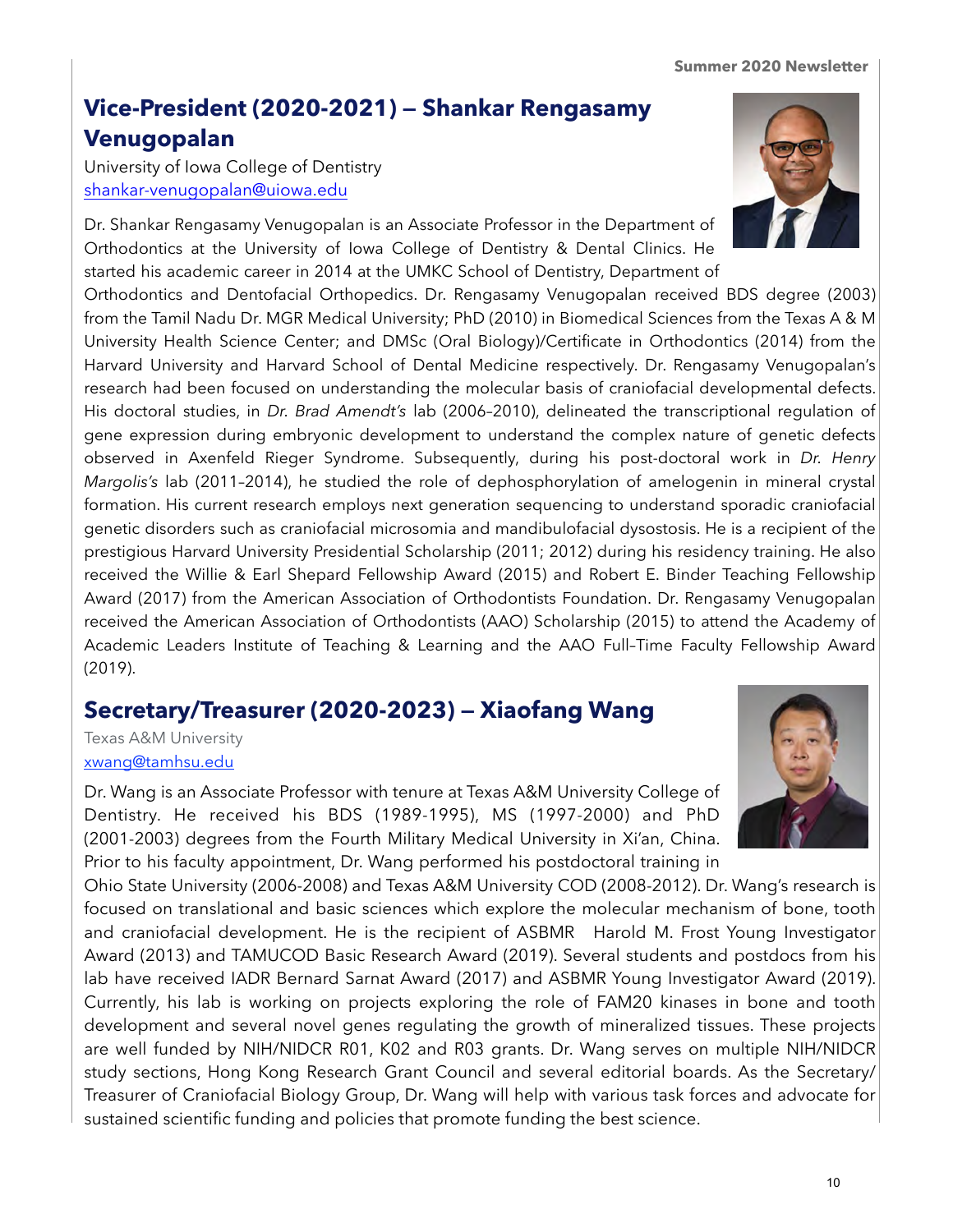# **IADR CBG Extended Board Members**

#### *Immediate Past President*

S. Prem Premaraj (2019–2020) University of Nebraska Medical Center [spremaraj@unmc.edu](mailto:spremaraj@unmc.edu)

#### *Councilor*

Bruno Ruest (2018–2021) Texas A&M University [lbruest@tamhsc.edu](mailto:lbruest@tamhsc.edu) 

**Historian** (Honorary) Geoff Guttmann (Former Secretary/Treasurer 2011-2020) University of Medicine and Health Sciences [gdgu77mann@gmail.com](mailto:gdgu77mann@gmail.com) 

#### *Directors:*

Ejvis Lamani (2018-2021) University of Alabama in Birmingham [ejvis@uab.edu](mailto:ejvis@uab.edu)

Ariadne Letra (2019-2022) University of Texas Health Science Center at Houston [ariadne.m.letra@uth.tmc.edu](mailto:ariadne.m.letra@uth.tmc.edu) 

Reginald W. Taylor (2019-2022) Texas A&M University [rwtaylor@tamhsu.edu](mailto:rwtaylor@tamhsu.edu)

Alexandre Vieira (2018-2021) University of Pittsburgh [arv11@pitt.edu](mailto:arv11@pitt.edu)

# **The CBG would also like to welcome our newly elected Directors:**

Sheela Premaraj (2020-2023) University of Nebraska Medical Center [sheelapremaraj@unmc.edu](mailto:sheelapremaraj@unmc.edu)

James Cray (2020-2023) The Ohio State University [james.cray@osumc.edu](mailto:james.cray@osumc.edu)















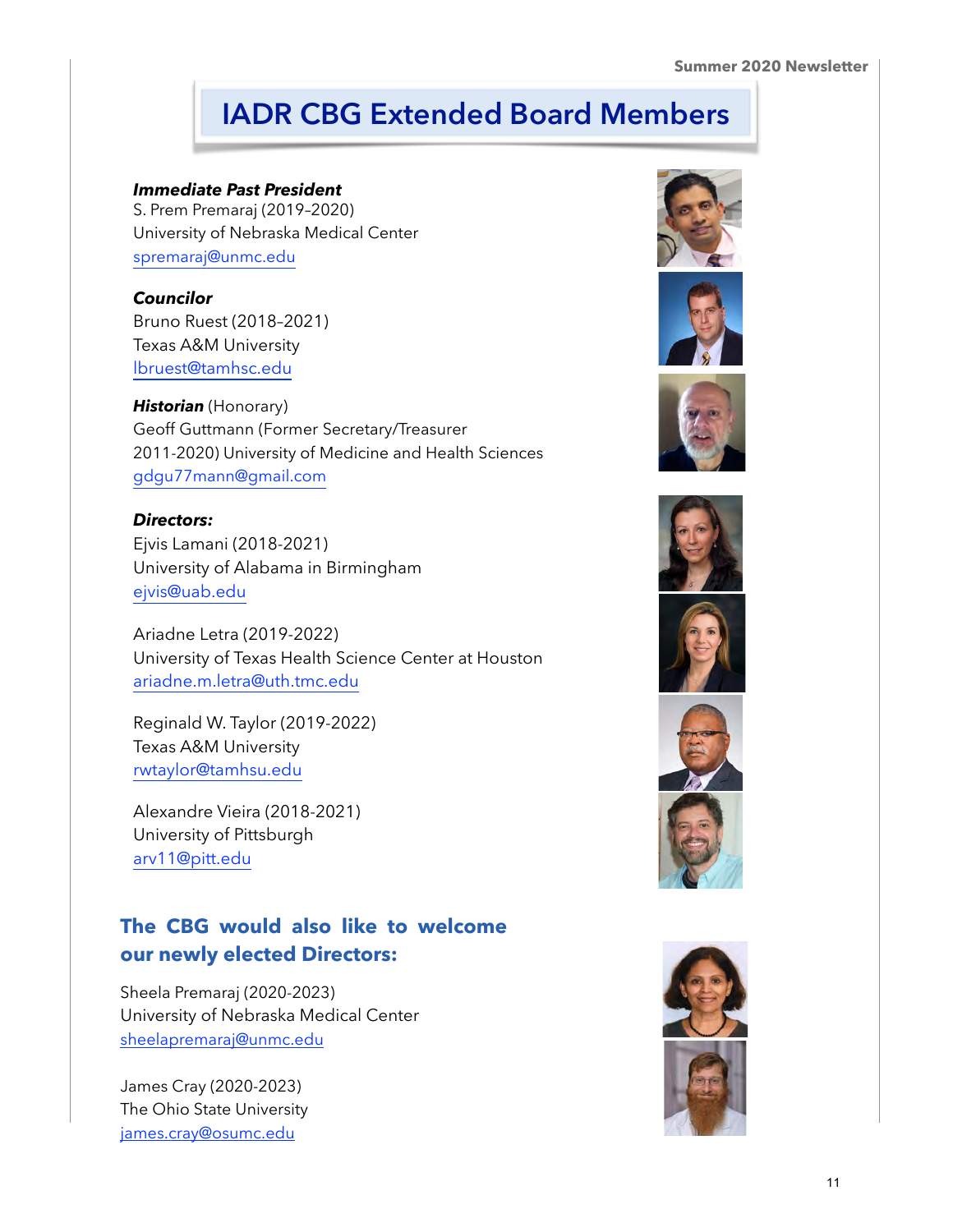# **IADR, AADR and CBG Elections**

Voting is a membership responsibility and empowers you to elect the IADR leadership and to help shape the organization's future. As an IADR member, you are entitled to vote annually for the candidates of your choice for IADR Vicepresident as well as for any IADR Constitutional Amendments recommended by the Board and Council.

#### **Make sure that you take the time to vote in the elections for the new IADR and AADR leadership positions. The CBG will be electing our next Vice-President and Councilor.**

Ophir Klein, who has been a member of the Craniofacial Biology Group and has served as its President, is running for Vice President of the IADR. It would be nice to have someone representing Craniofacial Biology Research Group at the top of the IADR leadership.

**Nominations for CBG VP and Councilor must be sent to Riana Hays, [rhays@iadr.org b](mailto:rhays@iadr.org)y August 3, 2020.** 

#### **For those interested in serving in the future:**

The Vice President\*\* is elected to a four-year cycle that includes one year successively in each of the following offices: Vice-President, President-Elect, President, and Immediate Past-President. This leadership position entails administration of the Sarnat and Craniofacial Biology Awards competitions (year 1), functioning as the group program chair for IADR/AADR annual meeting(s) (year 2), arranging symposia, lunch & learn sessions, and submit the President's Report (year 3), oversee the Orthodontic & Craniofacial Clinical Translational Research Award and assist with advisory functions (year 4). You must have previously served as Director, Councilor, or Secretary-Treasurer for one term to qualify to run for Vice-President. Two Directors are elected annually. **The time period for casting your ballot for the Directors of the CBG is June 10 to 24.** Directors aid with drafting the group's newsletter, reviewing abstracts, and serve as a sounding board to the CBG Executive Board. Our Councilor and our secretary/ treasurer are both elected to three-year terms. We are electing a new secretary/treasurer this year, and a new councilor next year.



 **Meeting of the CADR in Boston, MA, USA ,originally planned for March 2021** 

#### *HAS BEEN RESCHEDULED for July 21-24, 2021*

\**Symposia submission deadline November 16, 2020; abstract submission deadline March 1, 2021.*

 **The 99th General Session & Exhibition of the IADR/5th Meeting of the IADR Asia Pacific Region in Chengdu, China, planned for June 2021**   *HAS BEEN POSTPONED UNTIL 2022.*